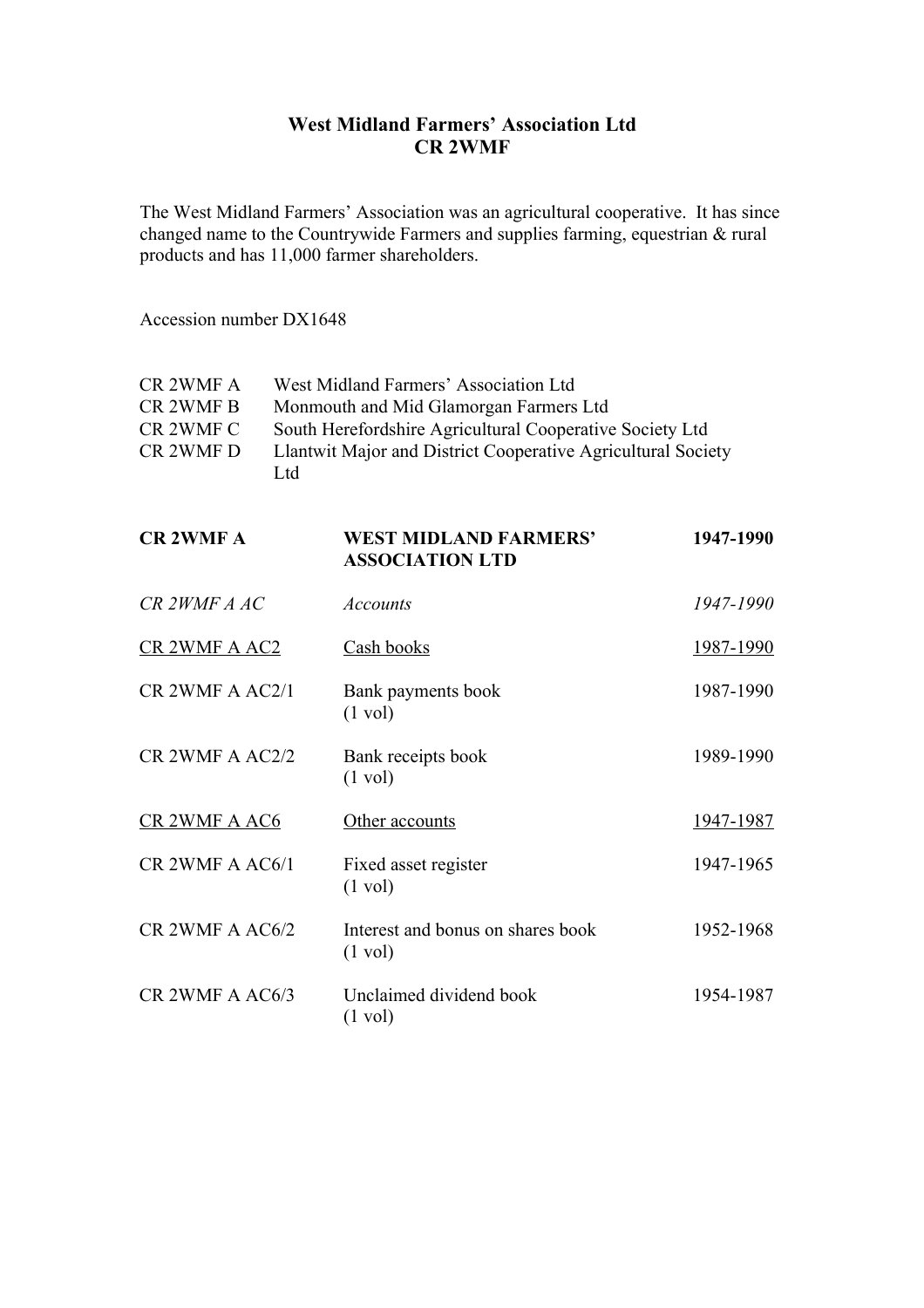| CR 2WMF A CO         | Legal records                                                                     | 1902-1975        |
|----------------------|-----------------------------------------------------------------------------------|------------------|
| <b>CR 2WMF A CO2</b> | Records of companies and legal concerns                                           | <u>1902-1975</u> |
| CR 2WMF A CO2/1      | Share register                                                                    | 1902-1912        |
|                      | Includes name, address, occupation and<br>alphabetical index<br>$(1 \text{ vol})$ |                  |
| CR 2WMF A CO2/2      | Share register                                                                    | 1912-1918        |
|                      | Includes name, address, occupation and<br>alphabetical index<br>$(1 \text{ vol})$ |                  |
| CR 2WMF A CO2/3      | Share register                                                                    | 1918-1921        |
|                      | Includes name, address, occupation and<br>alphabetical index<br>$(1 \text{ vol})$ |                  |
| CR 2WMF A CO2/4      | Share register                                                                    | 1924-1947        |
|                      | Includes name, address, occupation and<br>alphabetical index<br>$(1 \text{ vol})$ |                  |
| CR 2WMF A CO2/5      | Share register                                                                    | 1947-1951        |
|                      | Includes name, address, occupation and<br>alphabetical index<br>$(1 \text{ vol})$ |                  |
| CR 2WMF A CO2/6      | Share register                                                                    | 1951-1953        |
|                      | Includes name, address, occupation and<br>alphabetical index<br>$(1 \text{ vol})$ |                  |
| CR 2WMF A CO2/7      | Share register                                                                    | 1953-1955        |
|                      | Includes name, address, occupation and<br>alphabetical index<br>$(1 \text{ vol})$ |                  |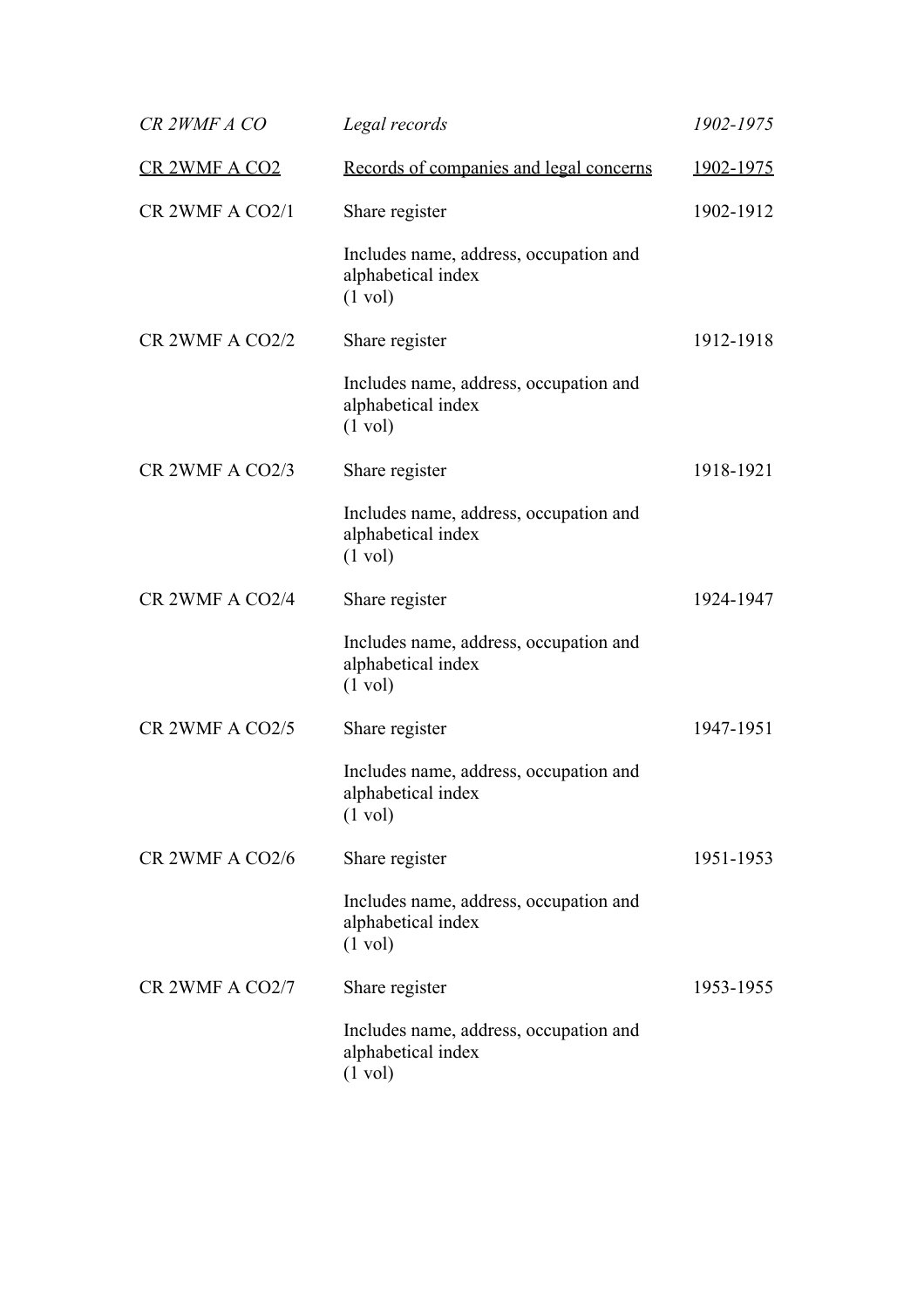| CR 2WMF A CO2/8         | Share register                                                                     | 1955-1956 |
|-------------------------|------------------------------------------------------------------------------------|-----------|
|                         | Includes name, address, occupation and<br>alphabetical index<br>$(1 \text{ vol})$  |           |
| CR 2WMF A CO2/9         | Share certificate book<br>$(1 \text{ vol})$                                        | 1956      |
| CR 2WMF A CO2/10        | Cancelled share register<br>$(1 \text{ vol})$                                      | 1921-1963 |
| CR 2WMF A CO2/11        | List of share certificate numbers and<br>number of shares<br>$(1 \text{ vol})$     | c.1955    |
| CR 2WMF A CO2/12        | Counterfoil share certificates with<br>application for shares<br>$(1 \text{ vol})$ | 1921-1925 |
| CR 2WMF A CO2/13        | Counterfoil share certificates with<br>application for shares<br>$(1 \text{ vol})$ | 1926-1934 |
| CR 2WMF A CO2/14        | Counterfoil share certificates with<br>application for shares<br>$(1 \text{ vol})$ | 1934-1937 |
| CR 2WMF A CO2/15        | Counterfoil share certificates with<br>application for shares<br>$(1 \text{ vol})$ | 1947      |
| <b>CR 2WMF A CO2/16</b> | Counterfoil share certificates with<br>application for shares<br>$(1 \text{ vol})$ | 1953      |
| CR 2WMF A CO2/17        | Counterfoil share certificates with<br>application for shares<br>$(1 \text{ vol})$ | 1954      |
| CR 2WMF A CO2/18        | Counterfoil share certificates with<br>application for shares<br>$(1 \text{ vol})$ | 1954-1955 |
| CR 2WMF A CO2/19        | Counterfoil share certificates with<br>application for shares<br>$(1 \text{ vol})$ | 1955      |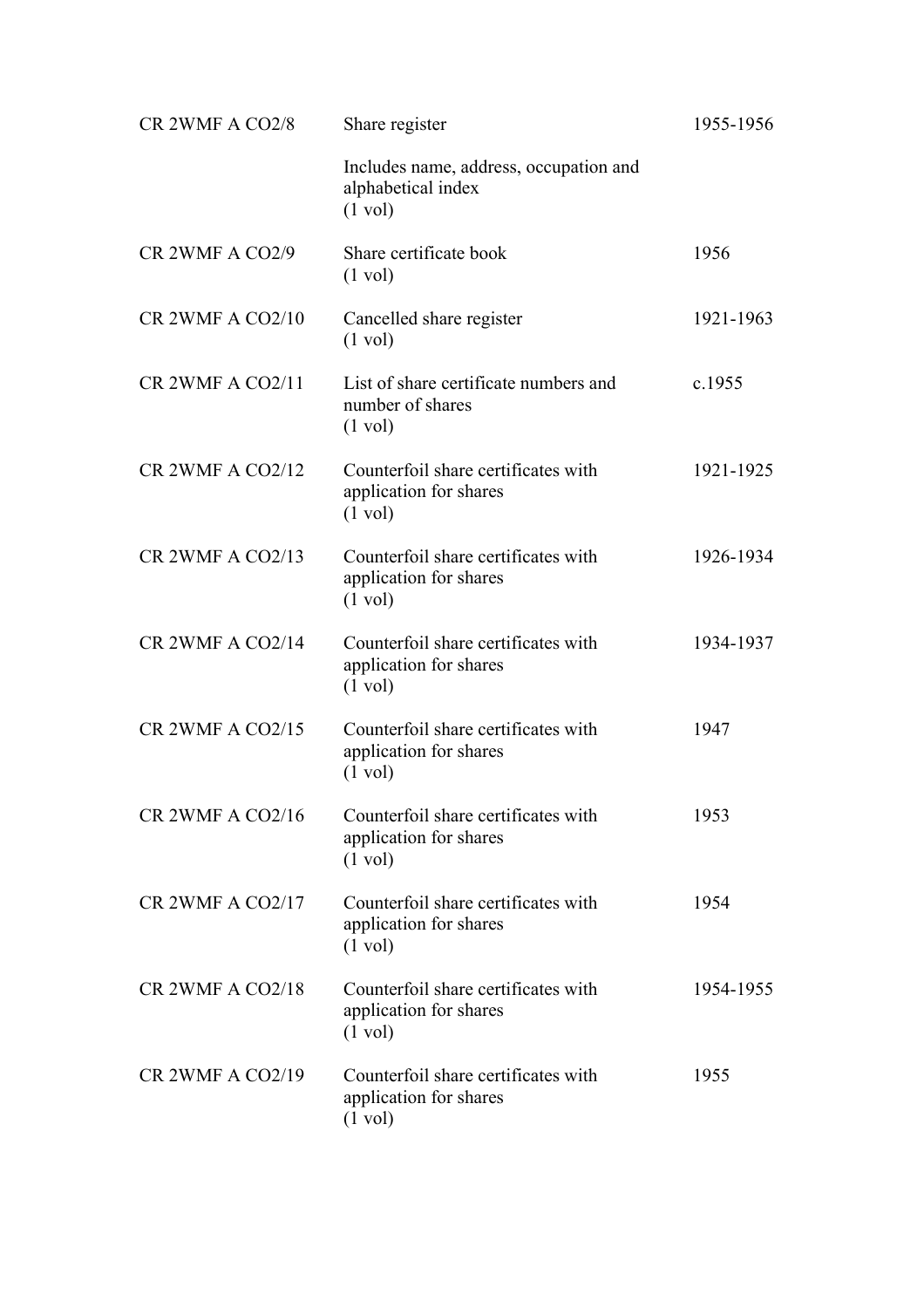| CR 2WMF A CO2/20 | Share transfer documents and indemnities<br>for loss of share and loan pass books   | 1954-1975        |
|------------------|-------------------------------------------------------------------------------------|------------------|
|                  | Arranged alphabetically by name<br>$(1 \text{ vol})$                                |                  |
| <b>CR2WMFB</b>   | <b>MONMOUTHSHIRE AND MID</b><br><b>GLAMORGAN FARMERS LTD</b>                        | 1946-1969        |
| CR 2WMF B CO     | Legal records                                                                       | 1946-1969        |
| CR 2WMF B CO2    | Records of companies and legal concerns                                             | <u>1946-1969</u> |
| CR 2WMF B CO2/1  | Share register A-L<br>$(1 \text{ vol})$                                             | 1946-1969        |
| CR 2WMF B CO2/2  | Share register M-Z<br>$(1 \text{ vol})$                                             | 1946-1969        |
| <b>CR2WMFC</b>   | <b>SOUTH HEREFORDSHIRE</b><br><b>AGRICULTURAL COOPERATIVE</b><br><b>SOCIETY LTD</b> | 1923-1979        |
| CR 2WMF C AD     | Administrative and commercial records                                               | 1923-1979        |
| CR 2WMF C AD1    | <b>Minutes</b>                                                                      | 1923-1979        |
| CR 2WMF C AD1/1  | Minute book<br>$(1 \text{ vol})$                                                    | 1923-1927        |
| CR 2WMF C AD1/2  | Minute book<br>$(1 \text{ vol})$                                                    | 1927-1933        |
| CR 2WMF C AD1/3  | Minute book<br>$(1 \text{ vol})$                                                    | 1933-1940        |
| CR 2WMF C AD1/4  | Minute book<br>$(1 \text{ vol})$                                                    | 1940-1949        |
| CR 2WMF C AD1/5  | Minute book<br>$(1 \text{ vol})$                                                    | 1949-1959        |
| CR 2WMF C AD1/6  | Minute book<br>$(1 \text{ vol})$                                                    | 1959-1967        |
| CR 2WMF C AD1/7  | Minute book<br>(3 folders)                                                          | 1967-1972        |